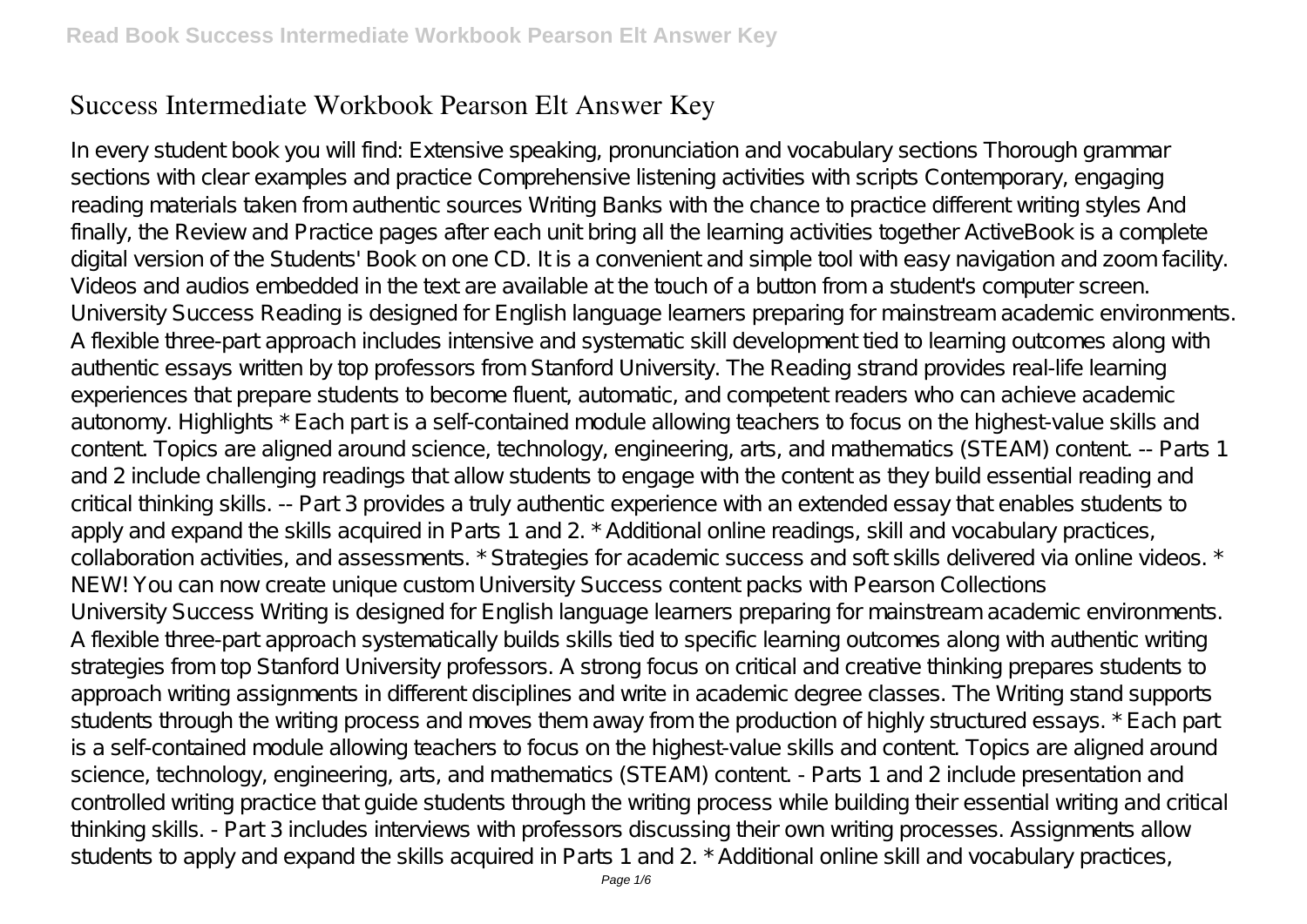collaboration activities, and assessments. \* Strategies for academic success and soft skills delivered via online videos. \* NEW! You can now create unique custom University Success content packs with Pearson Collections.

Intermediate : Workbook

English File third edition: Intermediate: Workbook without key

Teaching by Principles

Project Success 2

Speakout Pre Intermediate Workbook

Q Skills for Success: Reading and Writing 5: Student Book with Online Practice

*Speakout is a comprehensive English course that helps adult learners gain confidence in all skills areas using authentic materials from the BBC. With its wide range of support material, it meets the diverse needs of learners in a variety of teaching situations and helps bridge the gap between the classroom and the real world.*

*Real Life brings English to life and makes learning enjoyable and achievable through practical tasks and evocative topics. Real Life gives students English to talk about issues that are important to their lives. With a light and colourful look and feel, it is more socially oriented with a focus on real people and situations and appeals to average and less motivated students who need a more manageable path to exam success.*

*ESL/EFL teachers and trainees will welcome this methodology text, which considers all practical classroom techniques and activities in terms of solid foundation stones of research on second language acquisition. -- Readers develop an overall approach to language teaching from which their classroom practices can emerge. -- The text has user-friendly, readable prose, interactive end-of-chapter exercises for discussion and action, and end-of-chapter recommendations for further reading.*

*Choices Intermediate Students' Book*

*Success Advanced Students' Book*

*Being Canadian*

*My Matura Success*

*Focus on Grammar 4 Workbook*

*Pre-intermediate. Student's book*

**Project Success is a blended-learning digital and print course with a strong focus on workplace skills, career readiness, and 21st century challenges. This unique video-based series engages learners with high-interest video vignettes that represent a "day in the life" of characters in diverse workplace settings that may simulate their own. Integrated skills lessons encourage critical thinking and problem solving woven into the students' English language learning journey.**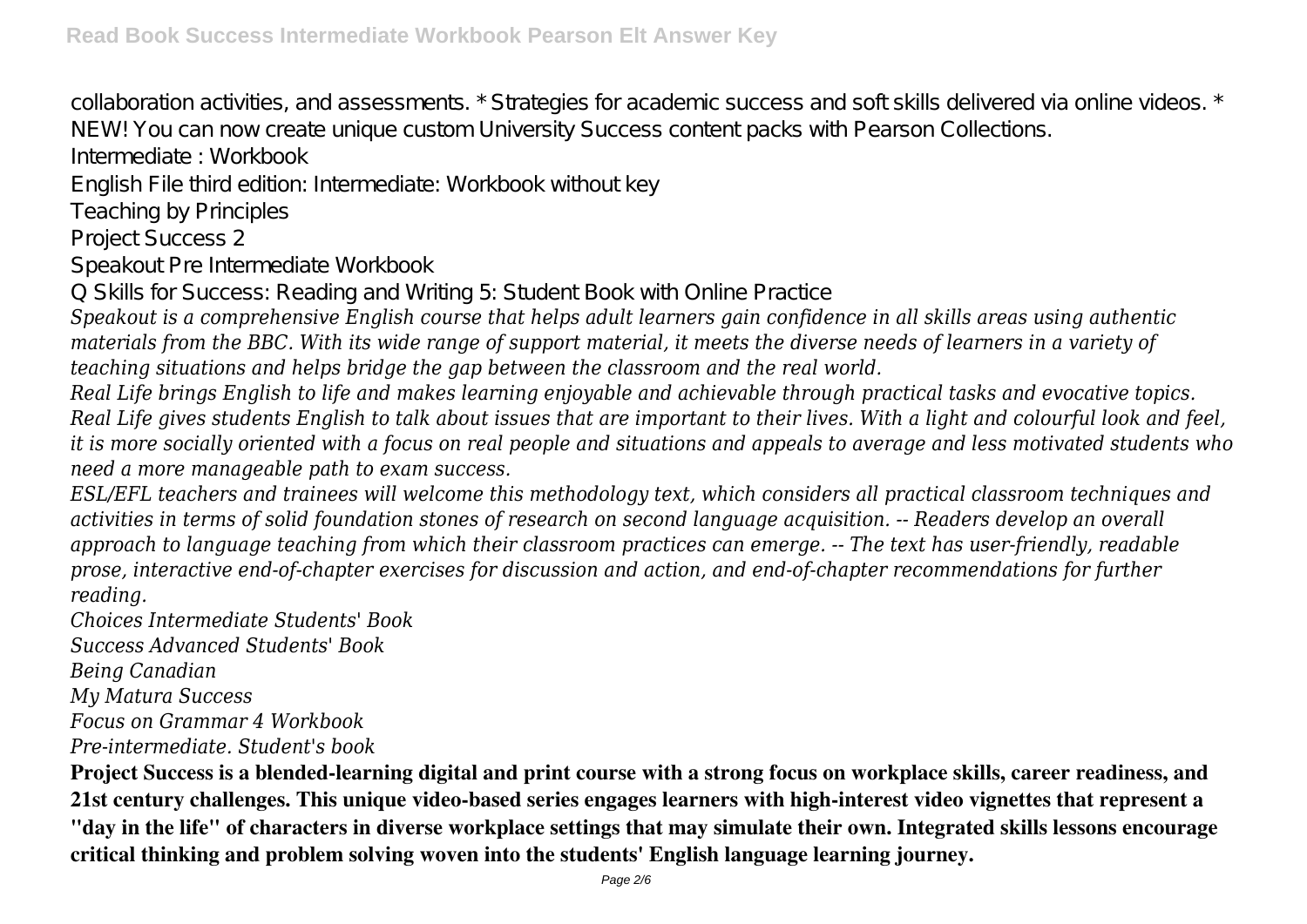**Each unit of Speakout opens with a clear overview of the content and learning objectives. The course covers all 4 skills areas as well as grammar and vocabulary and functional grammar. Each unit cuminates with a DVD lesson based around an extract from a real BBC programme. The Active Book includes: Easy navigation of the Students' Book pages with zoom facility Video and audio available at the touch of a button Video Podcasts with accompanying worksheets BBC programme clips that can be played in a DVD player or computer**

**Not all students are the same. Choose the learning pathway that best suits your class. Choices gives teachers the flexibility to adjust the course to their teenage students' individual needs**

**Challenges and best practices in foreign languages at tertiary level**

**New Success**

**New Total English**

**Critical Reading**

#### **Upper intermediate. Workbook**

### **Transition Level**

Contains all the audio tracks for use with the Students' Book.

Essential Teacher Knowledge - a unique foundation-level methodology book with over 2 hours of video footage. Essential Teacher Knowledge is the core foundation-level guide for teachers of general English, young learners and CLIL. Units on essential theory, practical teaching advice and classroom ideas are presented across two pages, in full colour. Written in accessible English, Essential Teacher Knowledge is ideal preparation for TKT and other entry-level teacher qualifications, or as a handbook for any ELT teacher. Two hours of video footage includes demonstrations of key teaching techniques, such as giving instructions and correction, so new teachers can see the theory put into practice and global "Teachers' Voices" – teachers from around the world sharing opinions and ideas about key issues for the global English teaching community.PINcoded access to extra online material: audio to accompany the Pronunciation units (23 – 29), downloadable activities (Revise, Research, Reflect) to accompany every unit, more teachers' voices videos and other resources for teachers, including an up-todate bibliography .

University Success Oral Communication is designed for English language learners preparing for mainstream academic environments. A flexible three-part approach includes intensive and systematic skill development tied to learning outcomes along with authentic lectures delivered by top professors from Stanford University. The Oral Communication strand provides real-life learning experiences for students who need to achieve academic autonomy. \* Each part is a self-contained module allowing teachers to focus on the highest-value skills and content. Topics are aligned around science, technology, engineering, arts, and mathematics (STEAM) content. - Parts 1 and 2 include short lectures and classroom discussions that allow students to build their essential listening, speaking, and critical thinking skills. - Part 3 includes authentic extended lectures that enable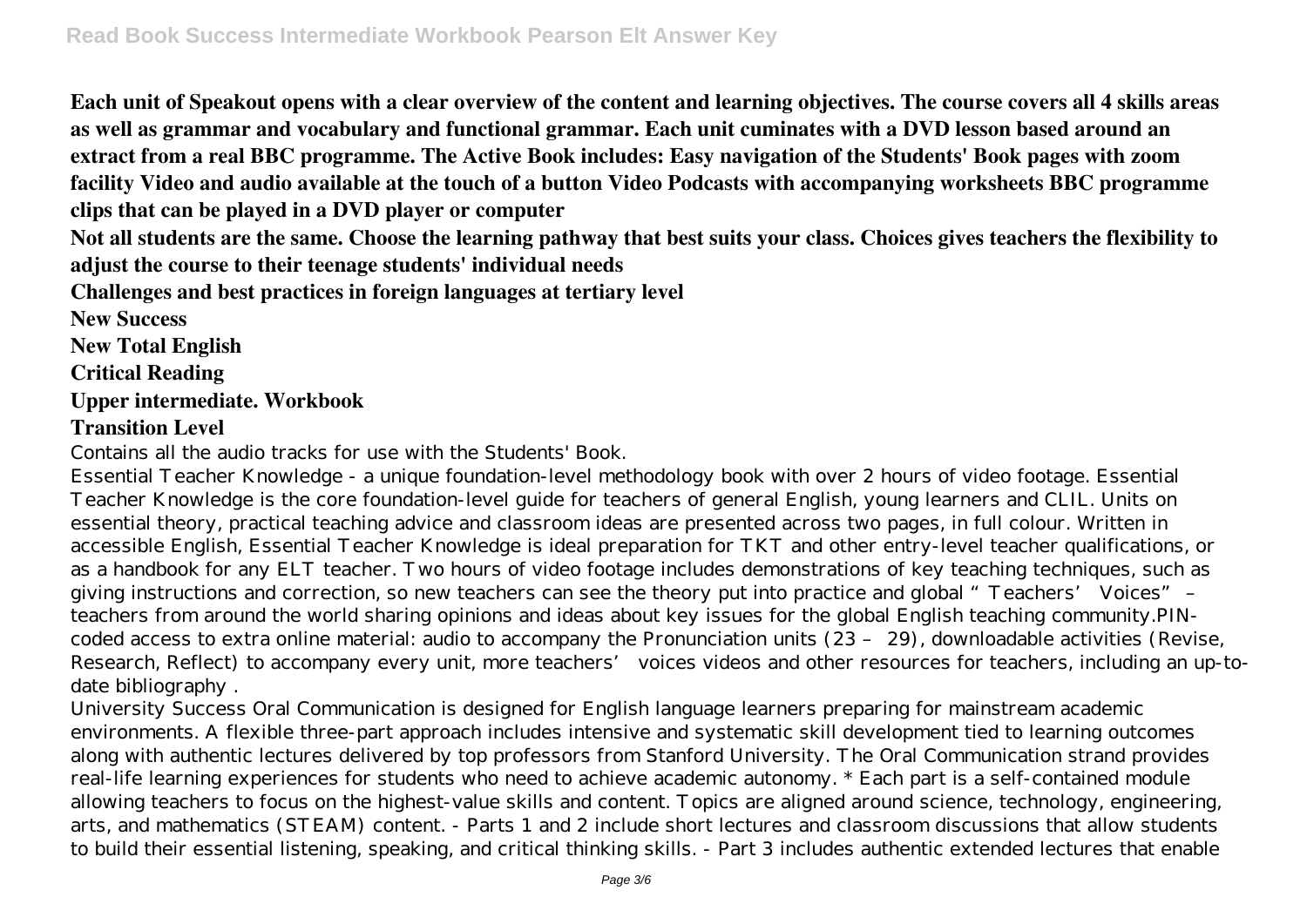students to apply and expand the skills acquired in Parts 1 and 2. \* Additional online lectures, skill and vocabulary practices, collaboration activities, and assessments. \* Strategies for academic success and soft skills delivered via online videos. \* NEW! You can now create unique custom University Success content packs with Pearson Collections

Elementary

Choices Pre-Intermediate Students' Book for Mylab Pack

Upper intermediate. Students' book

Upper intermediate. Workbook : with activebook

University Success Reading

Essential Teacher Knowledge

"10 Successful Colombian executives Working Abroad" gives us a portrait of how a group of Colombian executives was able to overcome language barriers and develop a convincing and fluid discourse which has allowed them to stand out and empower themselves in the global entrepreneurial arena.Entrepreneurs, intrapreneurs, high executives, and professionals alike, need tools in order to dominate the interior voice which inhibits their free and assertive functioning in English. The content of this book brings us closer to successful experiences and models that we can all learn from. It shows us cases where the ability to express ideas in English has enabled these skilled executives to open the doors of excellence and achievement in their careers.

COMMUNICATION has become a key mantra of our times. Without it there is no chance for cooperation or at least for mutual understanding of different worldviews, lifestyles and values. Whether we talk about communication within a family, a society or between nations, the necessity to learn how to express appropriately one's own attitudes and show respect for the attitudes of others is a crucial competence associated with soft skills. Communication across cultures/nations is further complicated with the necessity to command with foreign languages accompanied by a decent cultural literacy. Though many countries foster foreign language education from young age still tertiary level education seems to carry the weight of responsibility for preparing the young generation for real life in a globalized world where coping in a variety of private and/or professional environment is almost impossible without language and intercultural competence. Designed for learners who are at a critical point in their education, Success will help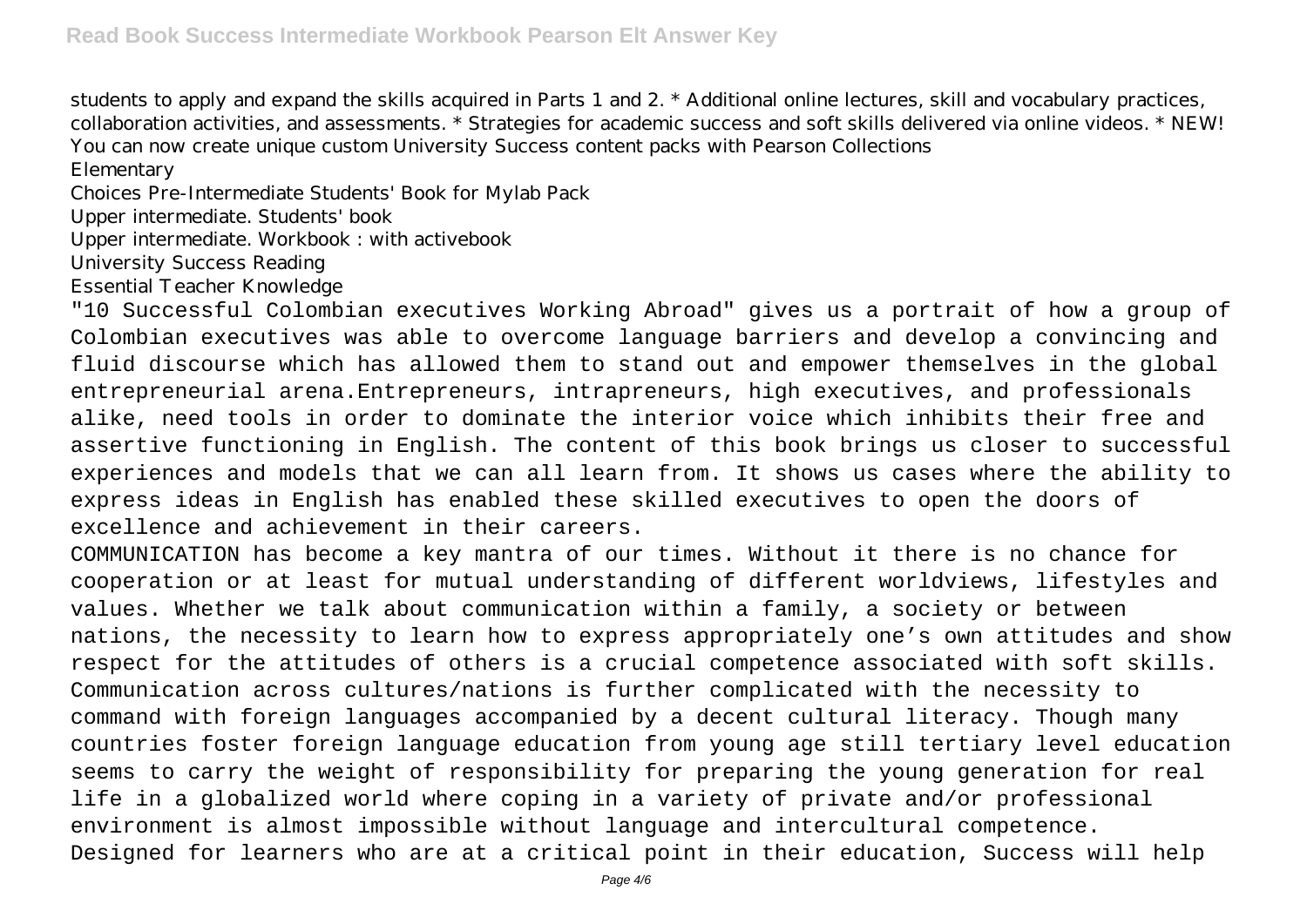them cross the border between their school life and the outside world. Refreshingly modern yet reassuringly familiar in its approach, Successoffers a controlled and enjoyable environment for teaching and learning through careful monitoring of language progression and extensive skills coverag

Market Leader

Upper Intermediate Students' Book

Matura Success Intermediate Students Book + CD

Intermediate Students' Book

University Success Oral Communication, Transition Level

Pre-intermediate. Workbook

**Critical Reading provides a systematic introduction to the process of analyzing and evaluating a written text. Students develop critical reading skills through analysis of texts from authentic sources (journals, newspapers, magazines, and websites) and a variety of academic dsiciplines. They are encouraged to develop their comprehension and vocabulary skills, while forming a reasoned assessment of the effectiveness and validity of a text.Highlights The text goes beyond the standard "reading comprehension plus vocabulary" approach. Includes opportunities for further research, as well as writing tasks designed to allow students to synthesize the materials they have read and reach an individual conclusion. Each chapter introduces a fundamental skill for developing critical awareness, including: considering place and date of publication; identifying author bias and purpose; distinguishing between fact and opinion; gauging scope of research; evaluating evidence; comparing the author's argument to other points of view; and ultimately, evaluating the strength and validity of an argument with the goal of writing a critical review of the article. Teachers can access My eLab documents for support materials including answer keys and tests.**

**The Intelligent Business Upper Intermediate Workbook consolidates the language of the Coursebook by providing further practice of key vocabulary, grammar and skills. Throughout the workbook there are Cambridge BEC style tasks to familiarise students with the exam. University Success Writing 2Pearson Education ESL University Success Writing 2**